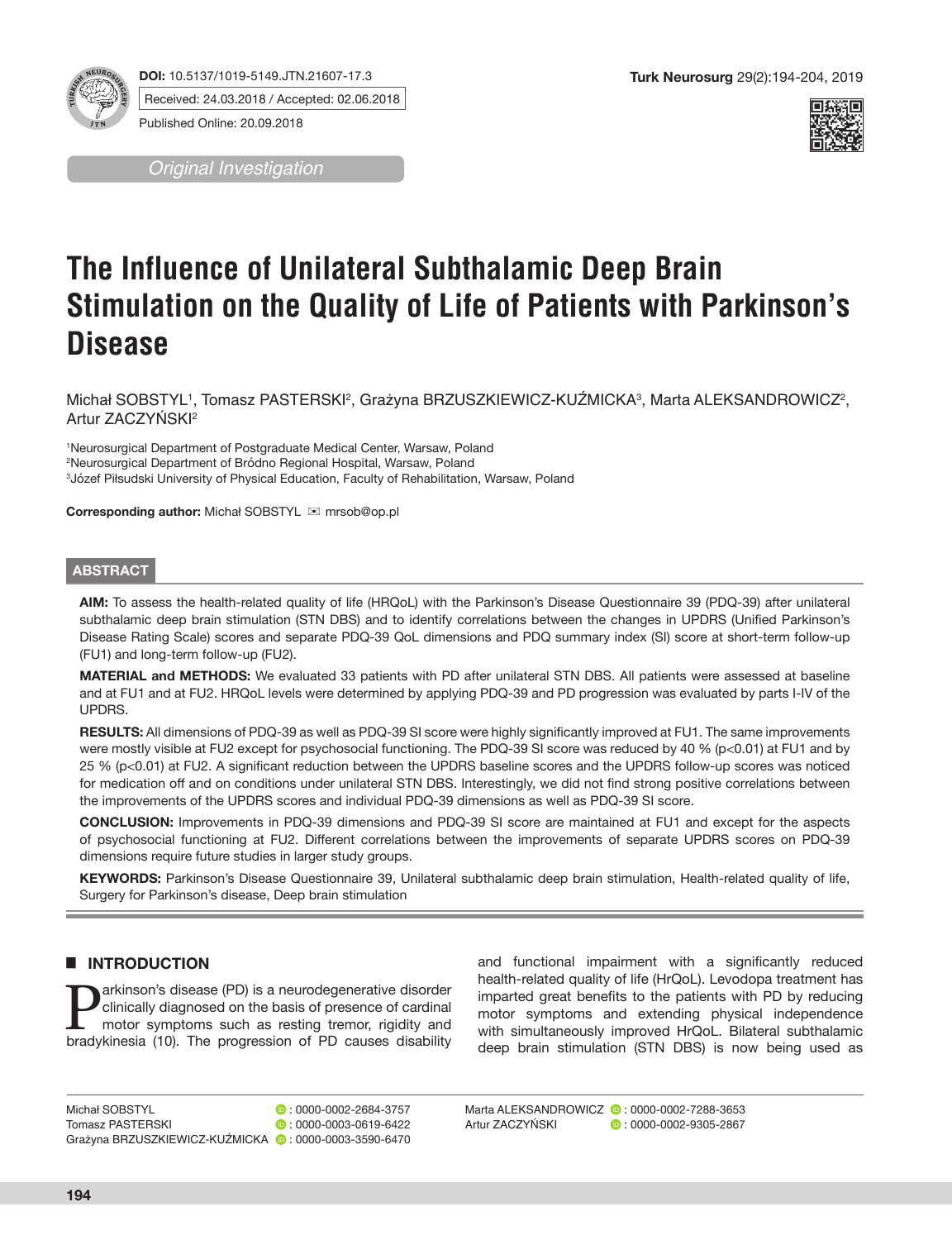one of the strategies to avoid the development of long-term complications associated with chronic levodopa therapy such as levodopa-induced dyskinesia (LID) or motor fluctuations. Generally, patients with advanced PD with severe LID and motor fluctuations require bilateral DBS procedures (21,22). Patients with advanced PD and at an older age at surgery may not easily tolerate bilateral STN DBS procedures, unlike younger patients with moderate PD. Furthermore, a significant proportion of patients at the advanced stages of PD experiences comorbidities that may make them ineligible for STN DBS (25).

Recent studies have shown a significant interest in an earlier utilisation of STN DBS in the PD progression (24,25). A recent study implementing STN DBS in the mid-stages of PD before the development of motor complications has reported not only a gain in the motor function but also an improvement in HrQoL using an objective disease-specific instrument such as PDQ-39 (24). DBS surgery is mainly aimed at improving HrQoL of patients, which theoretically, can be more easily achieved in younger patients with less severe PD (24,25). The main advantage of an earlier STN DBS surgery may be performing a staged surgery rather than the simultaneously performed bilateral STN DBS, which is required in the advanced stages of PD (1,14,23,29).

In the present case series study, we prospectively evaluated the effects of unilateral STN DBS on HrQoL validated using PDQ-39 as well as parts I–IV of UPDRS for assessment of PD features. Furthermore, we aimed to identify the correlations between the improvements in the UPDRS scores on separate dimensions of PDQ-39, and PDQ-39 summary index score (PDQ-39 SI score) at short-and long-term follow-ups.

**Table I:** The Patients' Characteristics and Demographic Data

| <b>Characteristics</b>                                                                          | Value                              |  |  |  |
|-------------------------------------------------------------------------------------------------|------------------------------------|--|--|--|
| Sex of operated Patients                                                                        |                                    |  |  |  |
| Female                                                                                          | 11                                 |  |  |  |
| Male                                                                                            | 22                                 |  |  |  |
| The average disease duration till unilateral STN DBS (years)                                    | $7.3 \pm 1.5$ (range: 5.4-10.2)    |  |  |  |
| The average age of the surgery (years)                                                          | 61.7 $\pm$ 7.7 (range: 41.2-72.6). |  |  |  |
| Average preoperative levodopa dose (mg)                                                         | $750 \pm 240$                      |  |  |  |
| Short-term follow-up in months                                                                  | $6.6 \pm 0.9$ (range: 5-8)         |  |  |  |
| Long-term follow-up in months                                                                   | $28.8 \pm 12.8$ (range: 12-52).    |  |  |  |
| Laterality of PD symptoms                                                                       |                                    |  |  |  |
| Right side dominant                                                                             | 22                                 |  |  |  |
| Left side dominant                                                                              | 11                                 |  |  |  |
| Side of STN DBS surgery                                                                         |                                    |  |  |  |
| <b>Right STN DBS</b>                                                                            | 11                                 |  |  |  |
| Left STN DBS                                                                                    | 22                                 |  |  |  |
| The mean time from unilateral STN DBS to the second side STN DBS<br>surgery 8 patients (months) | $26.3 \pm 4.5$ (range: 12-44).     |  |  |  |

The study comprised 33 consecutive patients (11 females and 22 males) with PD having a mild or moderate disability of LID. All the patients underwent unilateral STN DBS at the Neurosurgical Department of the Postgraduate Medical Centre from February 2012 to June 2016. The patients' characteristics and demographic data are shown in Table I.

All the patients met the clinical criteria of the United Kingdom Parkinson's Disease Society brain-bank for idiopathic PD (10). The inclusion and exclusion criteria followed CAPSIT-PD guidelines (5). All the patients experienced disabling asymmetric motor symptoms, such as tremors, in medicationoff condition and mild or moderate unilateral LID in medicationon condition. The inclusion criteria were as follows: idiopathic PD confirmed by a movement disorder neurologist, PD continuing for >5 years after the diagnosis and the presence of a disabling mild or moderate LID (rated a maximum score of 2 on item 33 of UPDRS part IV). PD was considered asymmetric when the motor scores for the more affected side of the body were at least two times higher than those for the less affected side.The cognition of the patients was assessed using the Mini-Mental State Examination (MMSE). Patients with >25 points on MMSE were considered eligible for surgery.

An L-dopa challenge was administered to confirm the drug responsiveness according to the motor part of UPDRS. The patients who qualified for the unilateral STN DBS had improvement of over 33% of PD motor symptoms when compared to medication-off condition. The medicationoff condition was defined as an overnight period free of the levodopa-containing drugs. The medication-on condition was assessed after the administration of levodopa, i.e., 50 mg higher than the usual effective first dose taken in the morning,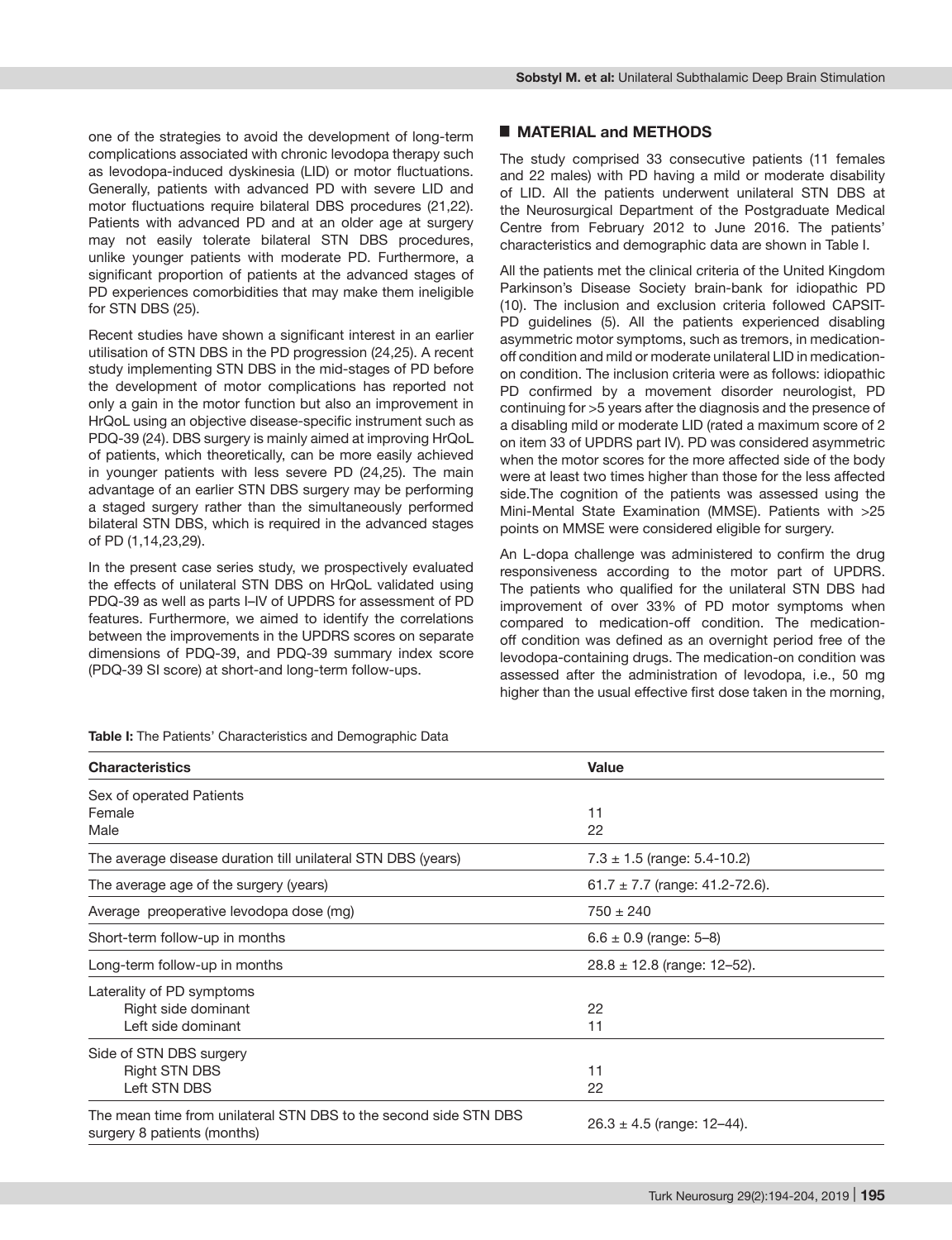when a patient reported the best response to the medication. As PD is a progressive neurodegenerative disorder, in some PD patients, the symptoms may not be adequately controlled by the unilateral STN DBS for longer follow-up periods. We arbitrarily marked the time of the decision for the second side surgery as the last follow-up time before undergoing the contralateral STN DBS. This situation was observed in eight patients who underwent the second side STN DBS surgery due to the progression of PD symptoms. Additional four patients were also found eligible for the second side STN DBS over the follow-up period, but because of severe comorbidities, they were refused the surgery. Three patients suffered from an ischaemic heart disease, and one patient had a small ischaemic stroke and was excluded from the second side STN DBS surgery. These comorbidities generally had no impact on the neurological status of these four patients, and the last follow-up was performed as in the remaining patients after the unilateral STN DBS. Furthermore, one patient operated on during this time period gained a great functional benefit from the unilateral STN DBS. Unfortunately, this patient developed severe cardiac insufficiency, and because of pneumonia, passed away three months after the initial STN DBS surgery.

The primary outcome measure constituted PDQ-39 dimensions as well as PDQ-39 SI score and the motor part of UP-DRS (part III of UPDRS) with separate motor subscores for tremor, rigidity, bradykinesia and axial features. The answers to the PDQ-39 give the PDQ-39 SI score, as well as separate dimension scores for mobility, activities of daily living, emotional well-being, stigma, social support, cognition, communication and bodily discomfort. A summary score from 0 to 100 was calculated for all PDQ-39 dimensions. This SI is the arithmetic mean of the scores for individual domains (11). The UPDRS part III motor scores were separately assessed for tremor (items 20–21), rigidity (item 22) and bradykinesia (items 23–26,31). Axial features constituted the sum of the following items: speech (item 18), facial expression (item 19), arising from chair (item 27), posture (item 28), gait (item 29) and postural instability (item 30).

The secondary outcome measure included the assessment of mentation, behaviour and mood (part I of UPDRS), the activities of daily living (part II of UPDRS) and complications of therapy (part IV of UPDRS). LIDs were assessed in accordance with the following items: duration of dyskinesia (item 32), disability of dyskinesia (item 33), painful dyskinesia (item 34) and the presence of early morning dystonia (item 35). Fluctuations were evaluated in accordance with the following items: predictable off period (item 36), unpredictable off period (item 37), sudden off period (item 38), and duration of the off period (item 39). Preoperative and postoperative UPDRS scores were evaluated by a movement disorder neurologist. The clinical assessment also involved the Hoehn and Yahr staging scale. The individual patient's cognition was assessed using MMSE preoperatively as well as at FU1 and FU2.

The motor part of UPDRS and separate motor scores were assessed preoperatively in medication-off and medication-on conditions. The assessment routine was as follows: Firstly, the patients were assessed in medication-off condition

in the morning and then in medication-on condition. In accordance with UPDRS, the same assessments took place postoperatively in medication-off condition and medicationon condition, but only when the unilateral STN DBS was switched on.

The patients were operated in medication-off condition. After the stereotactic frame fixation (Leksell G Stereotactic Frame, Elekta, Sweden) in local anaesthesia, contrast-enhanced CT scanning was performed. CT images were merged with preoperative MRI scans (T2-weighted images and T1 contrastenhanced images). The target point—subthalamic nucleus was calculated using an indirect method in relation to the midpoint of the intercommissural line and direct methods that modified the position of the target depending on individual MRI scans. After the electrophysiological confirmation of the target, the DBS electrode was inserted and its position was verified with fluoroscopy. The postoperative stereotactic CT was performed to check the exact position of the implanted DBS lead and to exclude any intracranial bleeding.The patients were brought back from CT suite, and following the stereotactic frame removal, they were introduced into the general anaesthesia. A single-channel internal pulse generator was placed in the subclavicular region in the chest wall. Stimulation settings were adjusted at follow-up visits, in order to achieve the best therapeutic results.

The statistical analyses were performed using the Statistical Package for Social Sciences (SPSS version 21). The descriptive statistics (mean, standard deviation, range, confidence interval) was obtained for each variable as required. The preoperative and postoperative PDQ-39 scores and PDQ-39 SI scores as well as UPDRS scores were compared using ANOVA with Sidak post-hoc test. Spearman's rank-order correlations were used to evaluate the relationship between the study variables (UPDRS scores and PDQ-39 dimension scores). Not only a probability value of 0.05 was considered significant, but also p-values within the range of  $0.05 < p < 0.1$  were marked.

#### █ **RESULTS**

The preoperative PDQ-39 and PDQ-39 SI scores were compared to the postoperative PDQ-39 scores at FU1 and FU2 using ANOVA with Sidak post-hoc test. All eight dimensions of PDQ-39 as well as PDQ-39 SI scores were highly significantly improved at FU1 (p<0.01) when compared with the baseline PDQ-39 scores. On the other hand, almost the same improvements were visible at FU2, except for PDQ-39 social support, cognition and communication. These three PDQ-39 dimensions were insignificantly different when comparing the baseline scores with the postoperative scores at FU2. Eta squared as a measure of effect size showed that the means were very strongly differentiated, especially in mobility, ADL, stigma and PDQ-39 SI scores. The detailed results obtained for all dimensions of PDQ-39 as well as PDQ-39 SI score are shown in Table II.

Then, ANOVA with Sidak post-hoc test was performed to check whether there was a significant difference between the baseline motor UPDRS scores in medication-off condition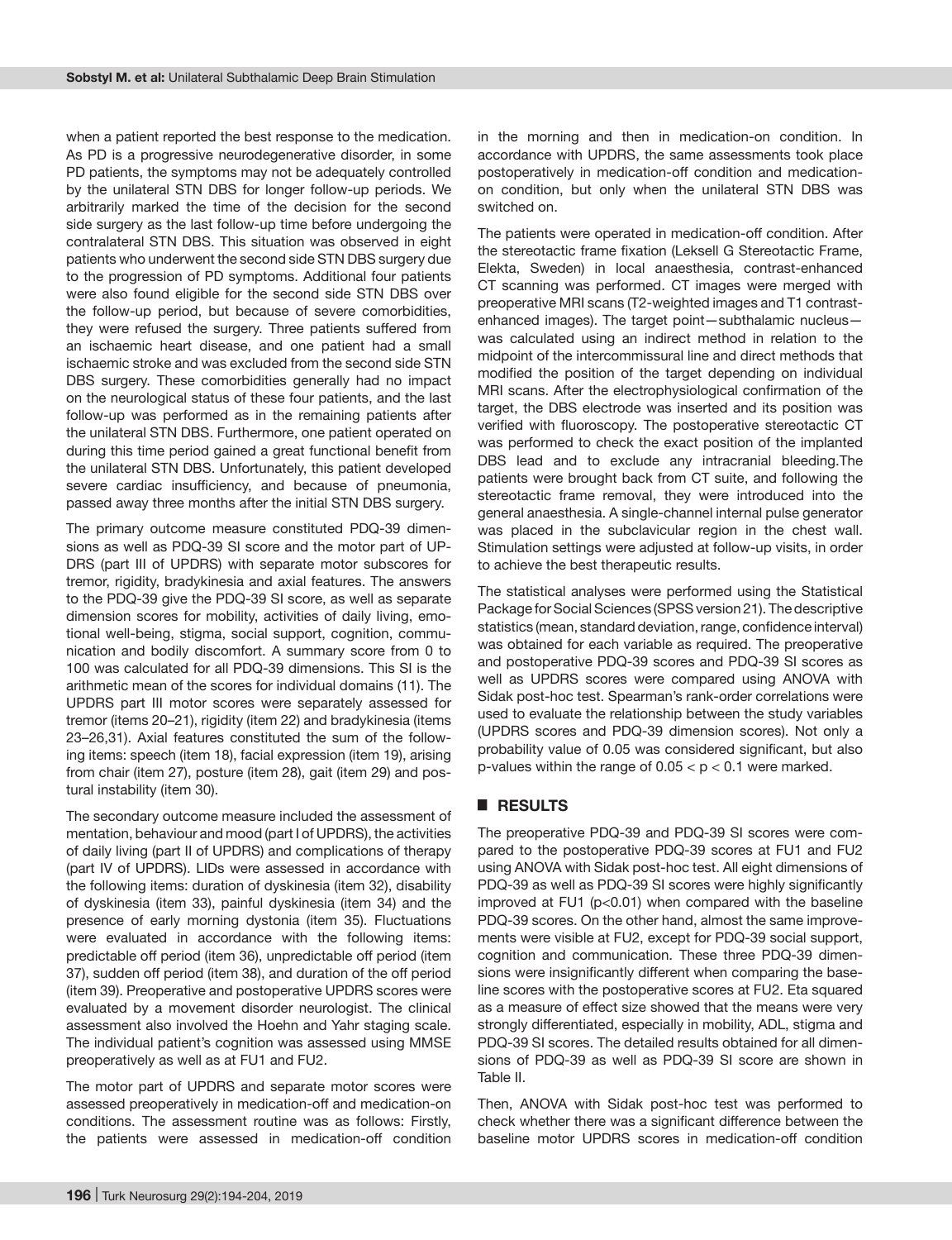and motor UPDRS scores at FU1 and FU2 in medicationoff stimulation-on condition. The test showed that there was a significant difference between the baseline motor UPDRS scores and individual follow-up scores for tremor, rigidity, bradykinesia and axial features. Most of the p-values indicated that the differences were highly significant (p<0.01). For medication-off condition, the reduction of the total UPDRS motor score was 41% (p<0.01) at FU1 and 35% (p<0.01) at FU2. The detailed results are shown in Table III. Secondly, ANOVA with Sidak post-hoc test was performed to check whether there was a significant difference between the baseline motor UPDRS scores in medication-on condition and motor UPDRS scores at FU1 and FU2 in medication-on stimulation-on condition. The reduction of the total UPDRS motor score in medication-on condition was 33% (p<0.01) at FU1 and 24% (p<0.01) at FU2. Additionally, the UPDRS subscores for tremor, bradykinesia and axial features were highly significantly improved (p<0.01) at FU1 and FU2 when

compared withthe baseline UPDRS scores in medication-on condition, except for rigidity. The detailed results are shown in Table IV.

The secondary outcome measures included the assessment of parts I, II and IV of UPDRS as well as H/Y staging system. The ANOVA with Sidak post-hoc test showed that there was a significant difference between the baseline mentation (part I of UPDRS) scores only at FU1 in medication-off and medication-on conditions, resulting in a 25% (p<0.01) and 22% (p<0.01) reduction, respectively. At FU2 in medicationoff and medication-on conditions,the mental UPDRS scores showed deterioration, when compared with the baseline mental UPDRS scores. The preoperative MMSE was 28.6  $\pm$  3.4 and was stable at FU1 (28.1  $\pm$  3.6) with some not significant deterioration at FU2 (26.2  $\pm$  3.2). The effect of unilateral STN DBS on the patients' ADL (part II of UPDRS) was significant in medication-off condition, resulting in

**Table II:** Patients PDQ-39 Scores Before and After Unilateral STN stimulation. Preoperative and Postoperative PDQ-39 Scores and PDQ-39 Summary Index Score were Compared by Applying ANOVA test with Sidak Post-Hoc Test. Values are Expressed as Means ± Standard Deviations. Different Letters in Bottom Index Indicates Significant Difference Between Compared Means (Sidak Test)

| PDQ-39 dimensions    | <b>Baseline</b>              | FU1                   | FU <sub>2</sub>              | F.              | $\eta^2$ |
|----------------------|------------------------------|-----------------------|------------------------------|-----------------|----------|
| Mobility             | $37.42$ <sub>s</sub> ± 12.86 | 18.27 $_{h}$ ± 7.57   | 22.96 $\pm$ 6.7              | 65.57‡          | 0.708    |
| ADL                  | $36.32_{\circ} \pm 12.16$    | $18.8b \pm 7.95$      | $23.43 + 7.39$               | 50.53‡          | 0.660    |
| Emotional well-being | $27.93_{\circ} \pm 10.13$    | $17.3b \pm 7.34$      | $20.04 \pm 6.04$             | 35.00‡          | 0.564    |
| Stigma               | $39.23_{\circ} \pm 10.5$     | 22.77 $_{h} \pm 7.53$ | $27.02 + 8.25$               | 82.01‡          | 0.752    |
| Social support       | $21.33 + 11.05$              | 13.97 $_{h}$ ± 10.27  | $20.18$ <sub>s</sub> ± 12.07 | $7.02 \ddagger$ | 0.206    |
| Cognition            | $29.89$ <sub>s</sub> ± 7.76  | $21.21b \pm 8.37$     | $27.38 + 8.41$               | 17.59‡          | 0.394    |
| Communication        | 33.61 $\pm$ 12.87            | $23.5b \pm 9.5$       | $29.09_{\text{g}} \pm 13.05$ | 12.09‡          | 0.309    |
| Bodily discomfort    | $36.32_{\circ} \pm 16.38$    | $22.24b \pm 10.72$    | $25.66_{e} \pm 11.72$        | 22.16‡          | 0.451    |
| Total                | $32.75 + 7.16$               | 19.75 $_{h}$ ± 4.63   | 24.47 $_{c}$ ± 4.86          | $90.61 \pm$     | 0.770    |

^ - 0.05 <p<0.1; not significant (n.s.),  $\dot{\tau}$  - p<0.05; statistically significant ,  $\dot{\tau}$  - p<0.01 strong statistical significance, F: single F statistic,  $\eta^2$ : Eta *squared.*

**Table III:** Preoperative and Postoperative UPDRS Score in off Medication Condition were Compared Using ANOVA Test with Sidak Post-Hoc Test. Values are Expressed as Means ± Standard Deviations. Different Letters in Bottom Index Indicates Significant Difference Between Compared Means (Sidak Test)

| <b>UPDRS</b> scores | <b>Baseline</b>             | FU <sub>1</sub>   | FU <sub>2</sub>         | F           | $\eta^2$ |
|---------------------|-----------------------------|-------------------|-------------------------|-------------|----------|
| Mentation OFF       | $1.76_{\circ} \pm 0.79$     | $1.3b \pm 0.64$   | $2.39a \pm 1.75$        | $10.27+$    | 0.276    |
| ADL OFF             | $17.97$ <sub>2</sub> ± 5.14 | $11.33b \pm 3.27$ | 12.46 $\pm$ 4.1         | 104.63‡     | 0.795    |
| Axial features OFF  | $8.61$ <sub>s</sub> ± 2.28  | $5,82b \pm 1.53$  | $6.82_{\circ} \pm 1.72$ | 32.66‡      | 0.547    |
| <b>Tremor OFF</b>   | $5.27_{\circ} \pm 2.23$     | $1.33b \pm 1.05$  | $1.71b \pm 1.21$        | 113.61‡     | 0.808    |
| <b>Rigidity OFF</b> | $6.18a \pm 1.24$            | $3.94b \pm 1.12$  | $4.57 \div 1.23$        | $57.41 \pm$ | 0.680    |
| Bradykinesia OFF    | $7.94_{\circ} \pm 1.89$     | $4.85b \pm 1.23$  | $5.64_{\circ} \pm 2.23$ | 39.00‡      | 0.591    |
| <b>Total OFF</b>    | $28.03 \pm 3.93$            | $16.79b \pm 3.33$ | $18.25 + 4.4$           | 112.30‡     | 0.806    |

^ - 0.05<p<0.1; not significant,  $\dot{\tau}$  - p<0.05; statistically significant,  $\dot{\tau}$  - p<0.01 strong statistical significance, F: single F statistic,  $\eta^2$ : Eta square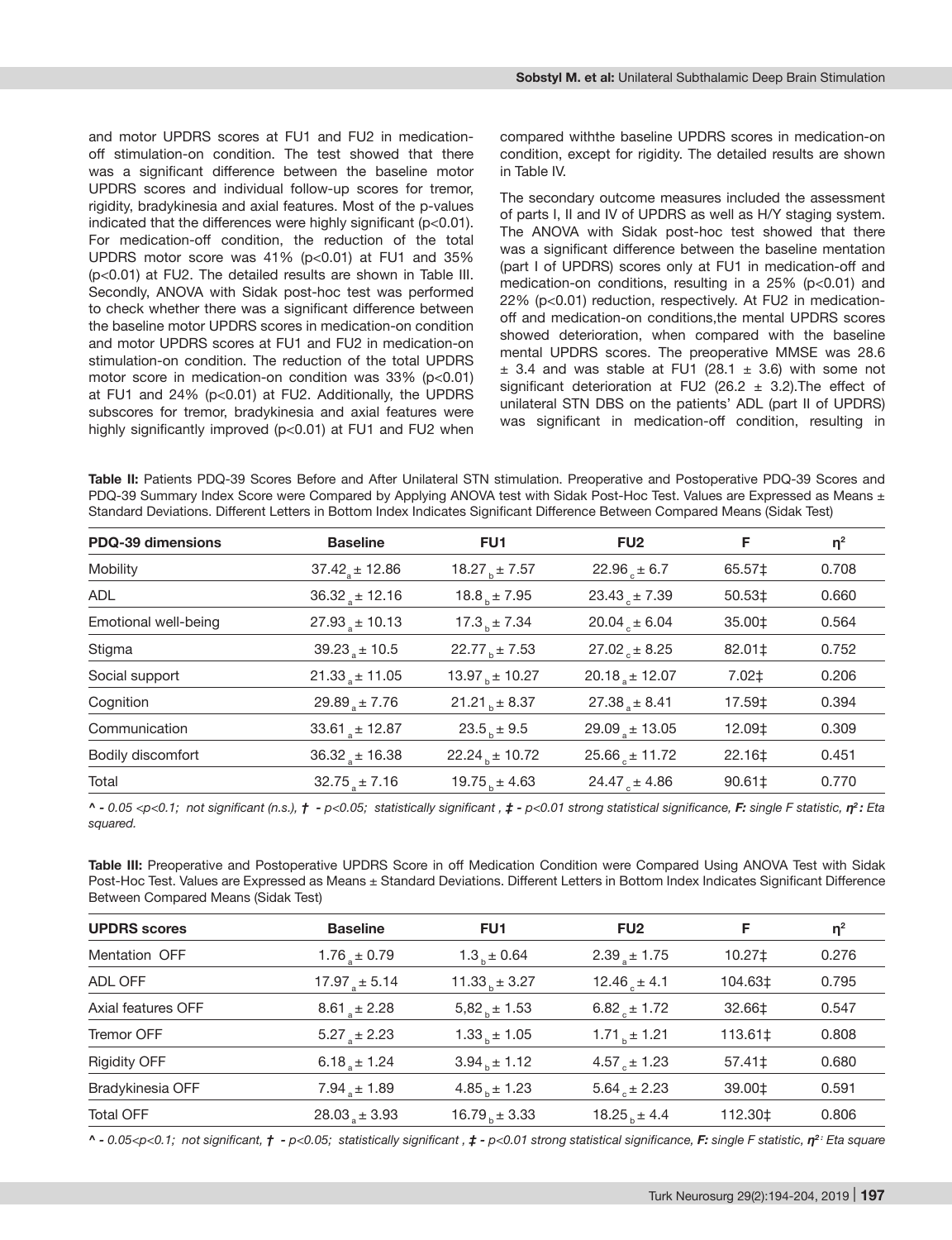37% (p<0.01) and 30% (p<0.01) reduction at FU1 and FU2, respectively. The effect on ADL in medication-on condition was significant at FU1, resulting in 20% reduction, but this effect was lost at FU2. Unilateral STN DBS significantly reduced the complications associated with the therapy (part IVA of UPDRS). The dyskinesia score (part IVA of UPDRS) was reduced by 60% (p<0.01) at FU1 and by 58% (p<0.01) at FU2. The fluctuation score (part IVB of UPDRS) decreased by 53% (p<0.01), and by 47% (p<0.01) at FU1 and FU2, respectively. The daily dose of levodopa medication decreased from the preoperative value of 880.36  $\pm$  352.33 mg to 712.5  $\pm$  296.47 at FU1 and increased to  $854.46 \pm 230.95$  at FU2. There was a significant difference in H/Y staging system after the surgery in medication-off stimulation-on condition when compared with the baseline H/Y staging system in medication-off condition. The preoperative H/Y stage in medication-off condition was 2.42  $\pm$  0.56 and improved to 1.32  $\pm$  0.4 (p<0.001) and 1.53  $\pm$ 0.41 (p<0.001) at FU1 and FU2, respectively. On the contrary, there was no significant difference in H/Y staging system after the surgery in medication-on stimulation-on conditions when compared with the baseline H/Y staging system. The preoperative H/Y stage in medication-on condition was 1.29  $\pm$  0.39 and changed to 1.05  $\pm$  0.2 (p<0.015) and 1.16  $\pm$  0.27 (p<0.015) at FU1 and FU2, respectively.

In order to examine the relationship between the improvements in the motor function and the improvements in the quality of life, Spearman's rank-order correlation coefficients were determined to compare the changes in the UPDRS scores from the baseline to FU1 and FU2 and the changes in PDQ-39 scores from the baseline to FU1 and FU2. Interestingly, we did not find strong positive correlations between the improvements in the motor function at baseline to the medication-off stimulation-on condition at FU1 and FU2 visits, where the strongest effect of the unilateral STN DBS on the motor function should be anticipated. Then, the same analysis was performed for medication-on condition at baseline to medication-on stimulation-on condition, revealing no strong positive correlations between the study variables (motor part III UPDRS and dimensions of PDQ-39).

The detailed statistical analyses of all correlation coefficients using Spearman's rank-order test among UPDRS scores in medication-off and medication-on condition to individual dimensions of PDQ-39 and PDQ-39 SI scores are presented in tables, numbered from VI to IX with a description of individual correlations as negative or positive.

## █ **DISCUSSION**

The present study has shown that unilateral STN DBS remains an effective and safe procedure for selected patients with moderate PD. The improvements in the motor function were paralleled by the subjective gains in HrQoL by applying PDQ-39. The HrQoL levels have been investigated only in few studies after the unilateral (2,27,28,30) or bilateral STN DBS (6,7,12,16,18), as opposed to numerous studies focusing solely on motor UPDRS assessment (21,22). It is well known that HrQoL and psychosocial functioning are much more severely compromised in patients with advanced stages of PD. Theoretically, reducing motor disabilities may be more easily achieved in less affected patients by restoring their functional independence and improving HrQoL. The HrQoL assessment is increasingly recognised as a standard instrument, which makes it possible to ascertain the true impact of DBS procedures on the patient's condition, particularly in a progressive neurodegenerative disorder such as PD.

The first study reporting the HrQoL assessment beside the UPDRS motor scores after the unilateral STN DBS was presented by Slowinski et al. (27). These authors used Parkinson's Disease Quality of Life Questionnaire (PDQL) to evaluate the effects of the unilateral STN DBS on a patient's HrQoL. In a clinical series of 24 patients, 12 patients were evaluated using PDQL questionnaire at 3 months postoperatively, revealing 15% improvement on PDQL scores in medication-on condition when compared to the baseline PDQL scores (27). This

Table IV: Preoperative and Postoperative UPDRS Score in on Medication Condition were Compared Using ANOVA Test with Sidak Post-Hoc Test. Values are Expressed as Means ± Standard Deviations. Different Letters in Bottom Index Indicates Significant Difference Between Compared Means (Sidak Test)

| <b>UPDRS</b> scores    | <b>Baseline</b>                | FU <sub>1</sub>         | FU <sub>2</sub>            | F          | $\eta^2$ |
|------------------------|--------------------------------|-------------------------|----------------------------|------------|----------|
| Mentation ON           | 1.24 $\pm$ 0.56                | $0.97_{\circ} \pm 0.68$ | 1.79 $_{h}$ ± 0.88         | $9.81 \pm$ | 0.267    |
| ADL ON                 | $10.48$ <sub>s</sub> ± 2.11    | $8.45b \pm 1.99$        | $9.61$ <sub>s</sub> ± 2.01 | 16.03‡     | 0.372    |
| Axial features ON      | $4.85$ <sub>s</sub> $\pm 1.58$ | $3.12b \pm 1.02$        | $3.71 \div 0.94$           | 24.37‡     | 0.474    |
| Tremor ON              | $2.24_{\circ} \pm 0.83$        | $0.88b \pm 0.86$        | $1b \pm 0.47$              | 66.08‡     | 0.710    |
| <b>Rigidity ON</b>     | $3.33 \pm 0.99$                | $2.36b \pm 0.86$        | $2.89a \pm 1.13$           | 13.29‡     | 0.330    |
| Bradykinesia ON        | 4.24 $\pm$ 1.09                | $3.1 + 0.87$            | $3.43b \pm 1.2$            | 16.19‡     | 0.375    |
| <b>Total ON</b>        | $14.67$ <sub>s</sub> ± 3.42    | $9.85b \pm 2.17$        | $11.18 + 2.29$             | 59.37‡     | 0.687    |
| Dyskinesia ON          | $2.45_{\circ} \pm 0.79$        | $0.97b \pm 0.59$        | $1.04b \pm 0.51$           | 46.55‡     | 0.633    |
| <b>Fluctuations ON</b> | $2.15 + 1.03$                  | $1b \pm 0.61$           | 1.14 $_{h}$ ± 0.45         | 42.96‡     | 0.614    |

^ - 0.05<p<0.1; not significant,  $\dot{r}$  - p<0.05; statistically significant,  $\dot{r}$  - p<0.01 strong statistical significance, F: single F statistic,  $\eta^2$ : Eta square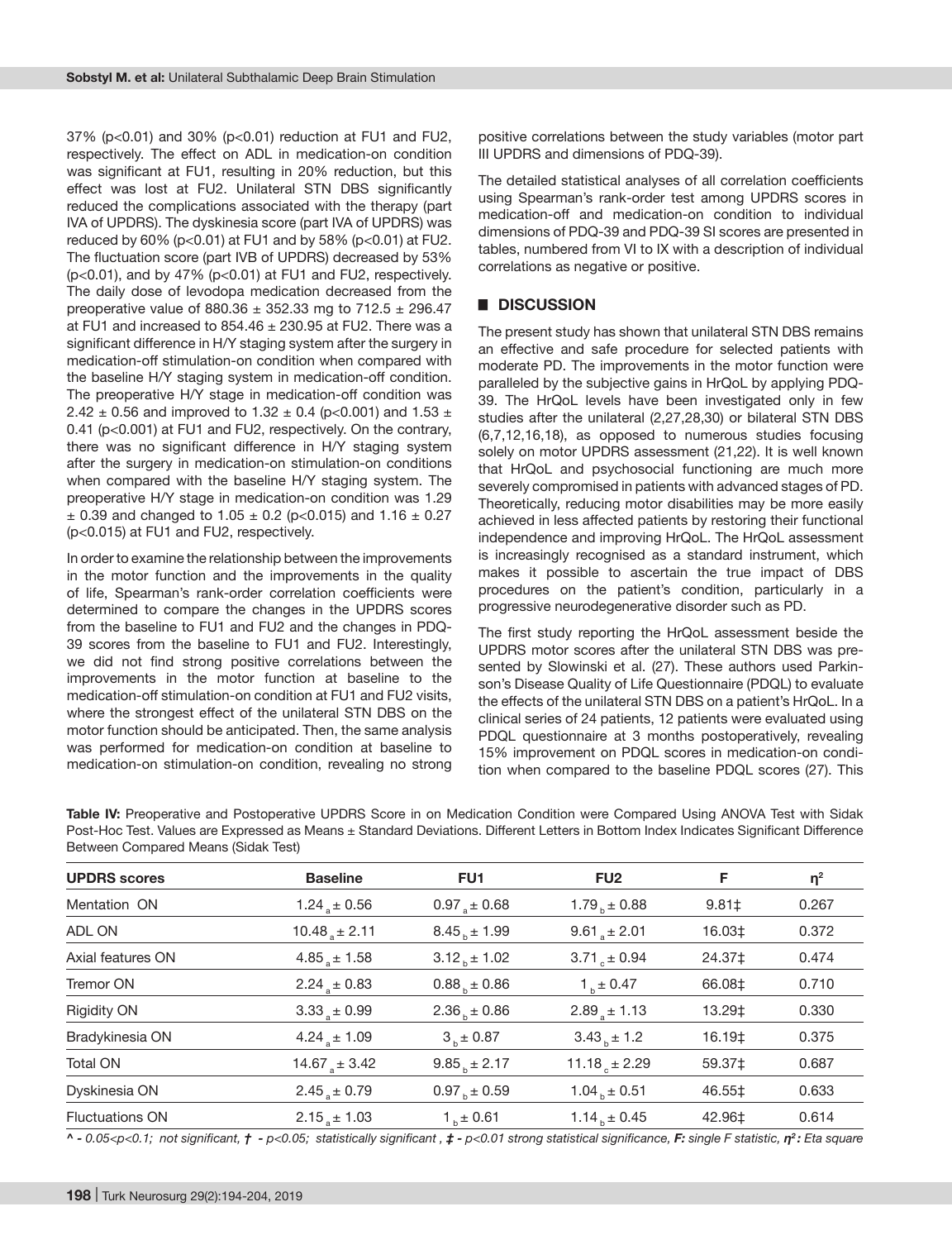relatively small QoL improvement reported in this study was attributed to the patients' older age at surgery when compared to other studies (8,9,13,28,30). Another factor related to less pronounced HrQoL improvement was a unilateral STN DBS procedure, as opposed to a bilateral STN DBS procedure that generally produced a better outcome in reducing motor UPDRS scores (9,13,21,22). Interestingly, these authors stated that in their experience, the motor outcome is much better improved with bilateral STN DBS, but emotional and social functioning were almost identically improved when using the unilateral STN DBS (27). Although we used another HrQoL scale other than those presented by Slowinski et al. (27), our results also revealed improvements in psychosocial functioning seen only at a short-term follow-up of six months postoperatively, which were lost at a long-term follow-up.

The first study quantifying the HrQoL benefit with the PDQ-39 after the unilateral STN DBS was done by Walker et al. (28). These authors followed 37 PD patients at 3, 6 and 12 months after the unilateral STN DBS. The preoperative baseline PDQ-39 SI score was relatively high at  $65.4 \pm 4.6$  among these patients; it dropped to 52.9  $\pm$  4.7 at 3 months and to 47.1  $\pm$ 4.1 at 6 months and increased to  $54.2 \pm 4.8$  at 12 months, reflecting the reduction of PDQ-39 SI score by 20%, 28% and 18%, respectively (28). In our series of 33 PD patients, the baseline PDQ-39 SI score was  $32.75 \pm 7.16$ , which dropped to 19.75  $\pm$  4.6 at 6 months and 24.47  $\pm$  4.8 at 28 months, reflecting the reduction ofthe postoperative PDQ-39 SI score by 40% and 25%, respectively. Walker et al. concluded that unilateral STN DBS followed by a contralateral procedure later, if necessary, produced bilateral effects on PD symptoms and remained a reasonable option for patients with advanced PD, especially with prominent symptoms asymmetry (28). The second study to date assessing HrQoL with the PDQ-39 after the unilateral DBS was presented by Zahodne et al. (30). This study directly compared the effects of the unilateral STN DBS (20 patients) and unilateral globus pallidus interna (GPi) DBS (22 patients) in 42 non-demented patients with medicationrefractory PD (30). These patients underwent excessive motor, mood, verbal fluency and PDQ-39 assessments at baseline and at 6 months following the surgery. Interestingly, despite similar motor and mood improvements, the group of GPi-stimulated patients improved more than the group of STN-stimulated patients (38% vs. 14.6%, respectively) by comparing the PDQ-39 SI scores (30). As a group, the patients evidenced the improvements on the PDQ-39 dimensions of mobility, ADLs, emotional well-being, stigma, cognition and bodily discomfort. Patients reported overall HrQoL improvements at six months, except for PDQ-39 dimensions of social support and communication. In our patients, psychosocial functioning including the baseline subscores for social support, cognition and communication was severely disturbed when compared to the physical aspects of PDQ-39 assessment. It may mean that even the patients who are not at the advanced stage of PD selected for unilateral STN DBS had severely disturbed social and family networks. Some authors have also noticed that the described family or material conflicts following DBS may prevent the improvement on social support domain (20,30). Interestingly, Zahodne et al.

found only the improvement on social support scores in the GPi-stimulated group 6 months postoperatively, but not in the STN-stimulated group (30). These authors highlight the presumption that unilateral STN DBS may cause more longlasting behavioural and neuropsychiatric consequences. The STN target is much smaller than the GPi target, and the STN limbic and associative subterritories are easier to be costimulated by a DBS lead reflecting presumable postsurgical mood and cognitive side effects (30).

On the contrary, we have observed a significant improvement on the social support subscore 6 months after the surgery, but this PDQ-39 dimension at 28 months after the unilateral STN DBS returned to nearly baseline scores. In our study, the same observation relates to PDQ-39 cognition and communication scores at a long-term follow-up that reached nearly the preoperative baseline scores. Zahodne et al. as well as other authors postulated that PDQ-39 communication decline may be explained by the impairment of a verbal fluency following not only bilateral but also unilateral STN DBS (3,21,30). Theoretically, unilateral GPi or bilateral GPi DBS may exert better and longer-lasting improvements on psychosocial PDQ-39 dimensions (30).

The largest to-date study quantifying non-motor aspects of PD in 53 patients after the unilateral STN DBS, mainly sleep disturbances, also incorporated HrQoL assessment with the PDQ-39 (2). The preoperative baseline PDQ-39 SI score was  $39.57 \pm 2.14$  and was comparable to PDQ-39 SI in our series. The PDQ-39 SI scored was reduced by 30% at 3 months (27.80  $\pm$  2.01) and by 35% at 6 months (26.10  $\pm$  1.70), respectively (15). At 6 months, the improvements were seen in mobility, ADLs, stigma, cognition, communication and bodily discomfort (2). The social support as in most studies was not improved, reflecting multifactorial influences like social networks, the presence of apathy and depressive symptoms that may influence especially the psychosocial dimensions of HrQoL. Table V summarizes the outcomes of the PDQ-39, UPDRS after the unilateral STN or GPi DBS in patients with PD.

Regardless of the unilateral or simultaneous bilateral STN DBS PDQ-39 social support, communication and cognition were transiently improved PDQ-39 dimensions after the DBS surgery. This can be explained by the fact that DBS may have smaller effects on non-motor symptoms such as mood, cognition, social network, sleep autonomic dysfunction, speech and swallowing. These are factors that constitute the major determinants of the quality of life that are not captured in PDQ-39. Another drawback of PDQ-39 scale is the lack of the incorporation of the side effects associated with STN DBS, such as apathy related to the reduction of daily levodopa dose, speech difficulties and impulsive behaviours as well as underreporting of axial symptoms. Apathy plays a major role in the patients' perceptions of benefit, especially in HrQoL, after a neurosurgical procedure (19,28). Restoring disruption of the family life, social functioning and professional life is a challenging process influenced by multiple factors that are resistant to a DBS procedure.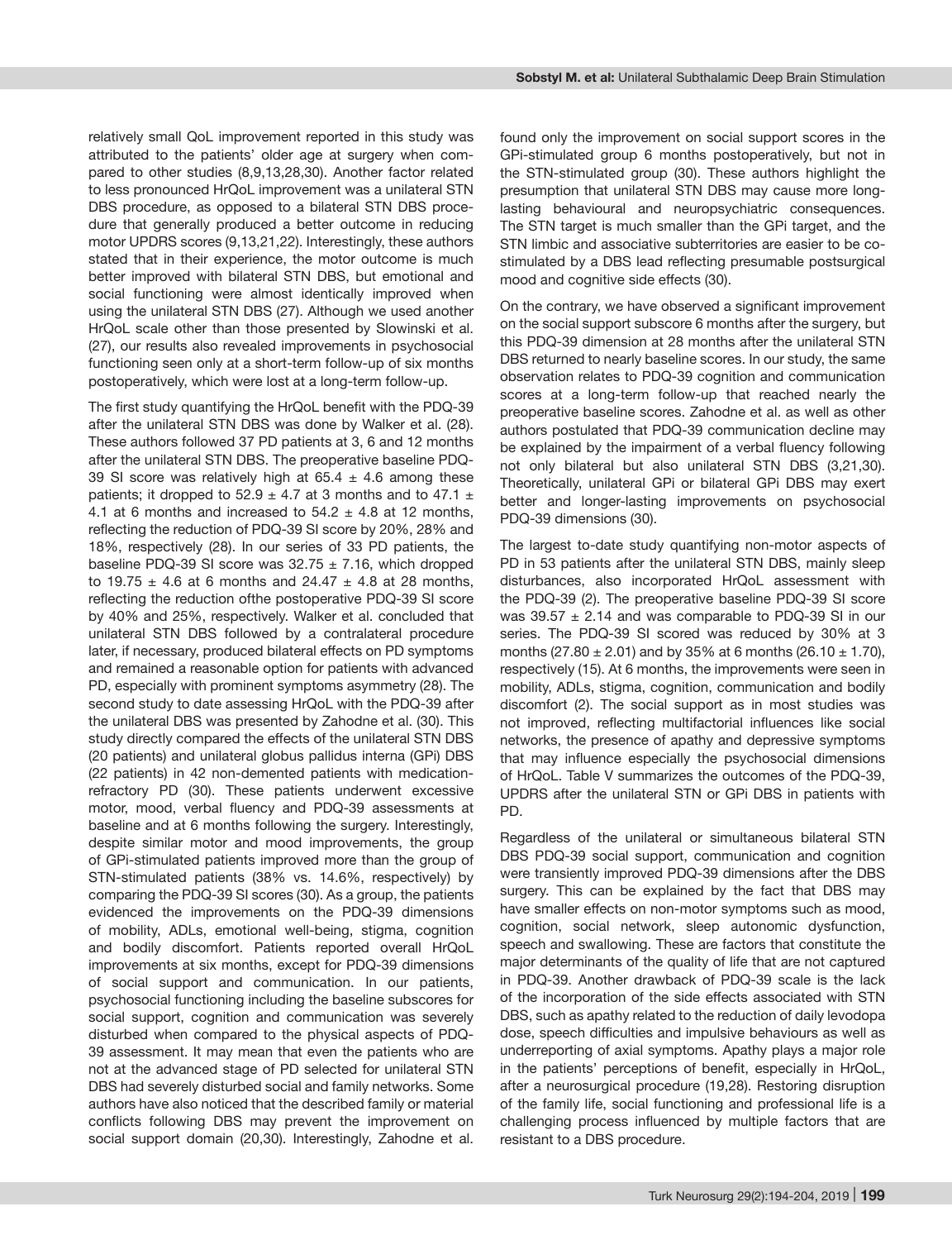Nevertheless, the overall PDQ-39 SI score improvement in the reported studies after unilateral STN DBS varies from 14.6% to 35% at the last available follow-up that generally does not exceed 6 months and should be regarded as a short-term assessment of HrQoL (2,27,28,30). In the studies that report the PDQ-39 SI score improvements after the bilateral STN DBS, the improvements range from 14% to 62%, which means that the bilateral STN DBS exerts more robust effects on the motor functioning and the improvement of HrQoL. In studies that report the bilateral STN DBS improvements in most PDQ-39 dimensions, the improvements were still seen 2 years postoperatively (6,7,12,16,18,26). In two studies reporting the long-term PDQ-39 assessments, the PDQ-39 SI scores returned to the baseline levels or remained slightly better at 5 and 8-year follow-ups (3,30). In the recent prospective study presented by Lezcano et al. including 69 PD patients, the PDQ-

39 SI score improved substantially by 36.5% at 1 year, but the improvement at 5 years was only 8.8% (15). In accordance with these findings, the PDQ-39 SI score at the same followup periods in 41 PD patients in a report by Aviles-Olmos et al. improved by 24.3% and 1.8%, respectively (3). Aviles-Olmos et al. followed 12 patients for 8 years documenting the return of PDQ-39 SI score to the baseline level. The detailed analysis revealed that subdomains such as mobility, ADL, stigma, support and bodily discomfort showed a more sustained improvement over time. Conversely, emotional wellbeing, cognition and communication subdomains declined at 5 and 8 years (3). In the opinion of these and other authors, the development of non-levodopa–responsive PD features to bilateral STN DBS could be, at least partially, responsible for the decline in HrQoL from 5 to 8 years postoperatively.

**Table V:** The Outcomes of the PDQ-39 SI Score, the Motor Part III of the UPDRS as well the Complications of Levodopa Treatment Part IV of the UPDRS in Individual Studies After Unilateral STN DBS

| Author's<br>and year of<br>publication. | <b>UPDRS part III off</b><br>preoperatively/<br>postoperatively<br>Percentage<br>improvement | <b>UPDRS part IV</b><br>preoperatively/<br>postoperatively<br>Percentage<br>improvement                         | <b>PDQ-39</b><br>SI score *<br>or PDQL **   | <b>Preoperative Postoperative</b><br><b>PDQ-39 SI</b><br>score *<br>or PDQL ** | PDQ-39 or PDQL<br>dimensions<br>improvements in<br>percentages                          | <b>Number of patients</b><br>at the last follow-up                                        |
|-----------------------------------------|----------------------------------------------------------------------------------------------|-----------------------------------------------------------------------------------------------------------------|---------------------------------------------|--------------------------------------------------------------------------------|-----------------------------------------------------------------------------------------|-------------------------------------------------------------------------------------------|
| Slowinski et al.<br>2007 (27)           | 45.2/31.1<br>31.2%                                                                           | Part IVA 3.4/1.1<br>69.2%                                                                                       | <b>Total PDQL</b><br>102.4                  | <b>Total PDQL</b><br>117.2                                                     | <b>Total PDQL</b><br>improved by 15%                                                    | 12 patients assessed<br>by PDQL among 24<br>3 months                                      |
| Walker et al.<br>2009 (28)              | 34.1/21.5<br>37%                                                                             | Part IVA 3.1/1.5<br>52%<br>Part IV B 4.2/2.4<br>43%<br>Part IV C 1.4/0.5<br>65%<br>Total Part IV 8.6/4.4<br>49% | PDQ-39 SI<br>score<br>65.4                  | PDQ-39 SI<br>score<br>54.2                                                     | PDQ-39 SI score<br>improvement by<br>18%                                                | 37 patients<br>12 months                                                                  |
| Zahodne et al.<br>2009 (30)             | STN group<br>43.8/32.2<br>26.5%<br>GPi group<br>41.8/30.1<br>28%                             | Not reported                                                                                                    | STN group<br>34.2 29.2<br>GPi group<br>36.5 | STN group<br>29.2<br>GPi group<br>22.6                                         | STN PDQ-39 SI<br>score improved by<br>14 %<br>STN PDQ-39 SI<br>score improved by<br>38% | STN group 20<br>patients<br>GPi group 22 patients<br>Both groups followed<br>for 6 months |
| Amara et al.<br>2012 (2)                | 35/20<br>43%                                                                                 | Not reported                                                                                                    | 39,57                                       | 26.10                                                                          | PDQ-39 SI score<br>improvement by<br>35%                                                | 53 patients<br>6 months                                                                   |
| The present<br>study                    | 28.03/18.25<br>35%                                                                           | Part IVA 2.45/1.04<br>58%<br>Part IV B 2.15/ 1.14<br>47%                                                        | 32,75                                       | 24,47                                                                          | PDQ-39 SI score<br>improvement by<br>25%                                                | 33 patients<br>mean 28 months                                                             |

*Abbreviations: UPDRS – Unified Parkinson's Disease Rating Scale, PDQ-39 SI score – Parkinson's Disease Questionnaire 39, PDQL – Parkinson's Disease Quality of Life questionnaire,* **STN –** *subthalamic nucleus,* **GPi –** *globuspallidus pars interna. Data are presented as means*  without standard deviations values. PDQ-39 \* - Lowe scores are indicative of better quality of life, PDQL \*\* - Higher scores are indicative of better *quality of life.*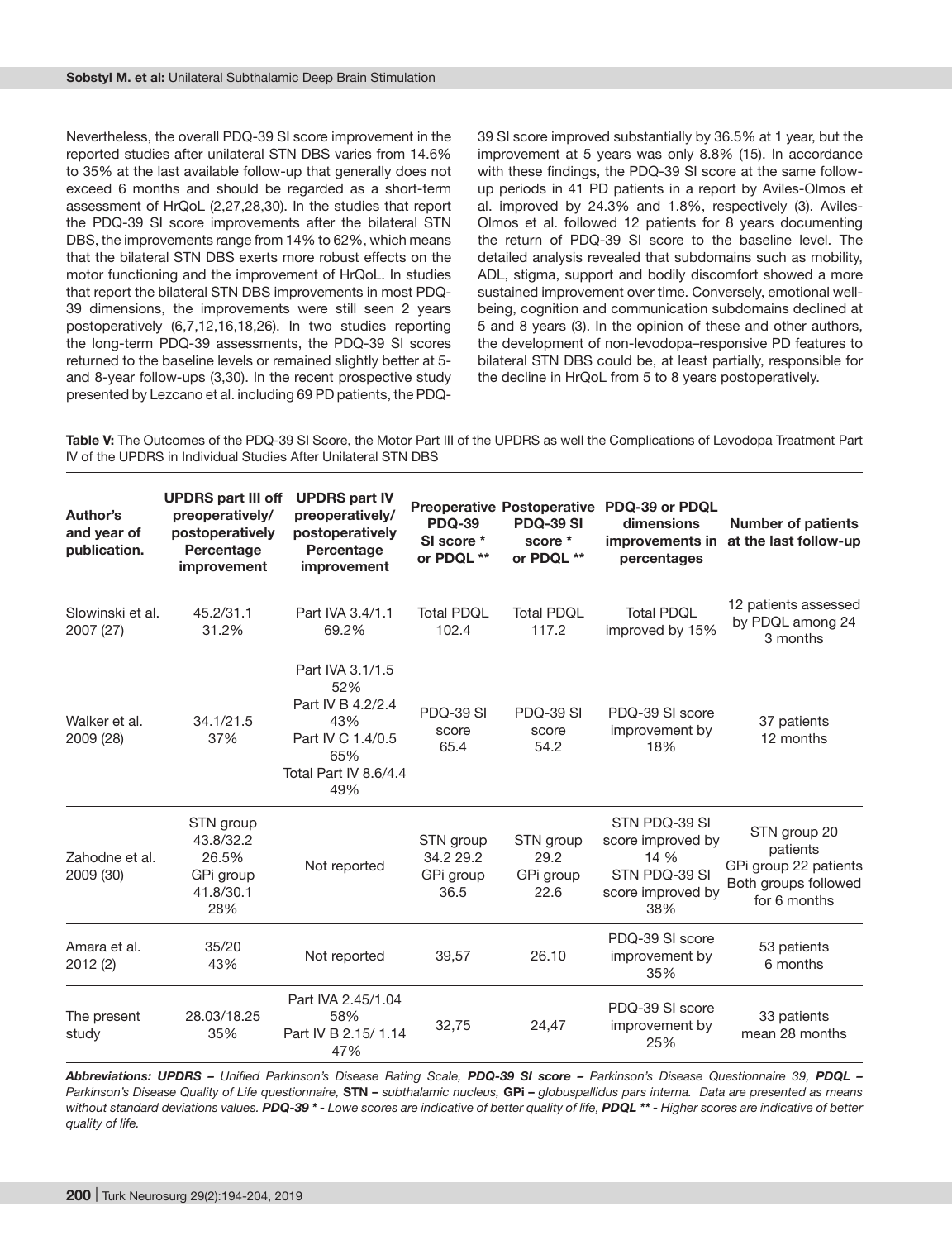**Table VI:** Relationship Between the Improvements in UPDRS Scores in Medication-off Condition and Dimensions of PDQ-39 and PDQ-39 SI Scores at FU1

| PDQ-39 dimensions    | <b>Mentation</b><br><b>UPDRS</b> | <b>ADL</b><br><b>UPDRS</b> | <b>Axial features</b><br><b>UPDRS</b> | <b>Tremor</b><br><b>UPDRS</b> | <b>Rigidity</b><br><b>UPDRS</b> | <b>Bradykinesia</b><br><b>UPDRS</b> | <b>Total motor</b><br><b>UPDRS</b> |
|----------------------|----------------------------------|----------------------------|---------------------------------------|-------------------------------|---------------------------------|-------------------------------------|------------------------------------|
| Mobility             | 0.10                             | 0.11                       | 0.20                                  | $-0.11$                       | $-0.08$                         | 0.07                                | $-0.12$                            |
| ADL                  | 0.26                             | $-0.09$                    | 0.26                                  | $-0.15$                       | 0.01                            | 0.00                                | $-0.10$                            |
| Emotional well-being | $-0.31^$                         | $0.40+$                    | $-0.16$                               | 0.23                          | 0.07                            | $-0.08$                             | 0.03                               |
| Stigma               | $-0.11$                          | 0.08                       | $-0.07$                               | 0.10                          | 0.13                            | 0.21                                | 0.17                               |
| Social support       | $-0.22$                          | 0.24                       | 0.06                                  | $-0.09$                       | 0.05                            | 0.17                                | 0.08                               |
| Cognition            | $-0.15$                          | 0.11                       | 0.26                                  | 0.04                          | 0.21                            | 0.19                                | $0.32+$                            |
| Communication        | 0.11                             | 0.06                       | 0.28                                  | $-0.10$                       | 0.15                            | 0.20                                | 0.02                               |
| Bodily discomfort    | $-0.06$                          | 0.06                       | $-0.11$                               | 0.17                          | $-0.19$                         | $-0.12$                             | $-0.23$                            |
| Total                | 0.10                             | 0.11                       | 0.20                                  | $-0.11$                       | $-0.08$                         | 0.07                                | $-0.12$                            |

*^ - 0.05<p<0.1; a favourable statistical trend, † - p<0.05; statistically significant ‡ - p<0.01 strong statistical significance.*

**Table VII:** Relationship Between the Improvements in Updrs Scores in Medication-off Condition and Dimensions of PDQ-39 and PDQ-39 SI Scores at FU2

| PDQ-39 dimensions    | <b>Mentation</b><br><b>UPDRS</b> | <b>ADL</b><br><b>UPDRS</b> | <b>Axial features</b><br><b>UPDRS</b> | <b>Tremor</b><br><b>UPDRS</b> | <b>Rigidity</b><br><b>UPDRS</b> | <b>Bradykinesia</b><br><b>UPDRS</b> | <b>Total motor</b><br><b>UPDRS</b> |
|----------------------|----------------------------------|----------------------------|---------------------------------------|-------------------------------|---------------------------------|-------------------------------------|------------------------------------|
| Mobility             | $-0.23$                          | 0.13                       | 0.08                                  | $-0.05$                       | 0.21                            | 0.11                                | 0.18                               |
| <b>ADL</b>           | $-0.07$                          | 0.14                       | 0.04                                  | $-0.04$                       | 0.10                            | $-0.14$                             | $-0.07$                            |
| Emotional well-being | $-0.10$                          | 0.09                       | $-0.41$ <sup>+</sup>                  | 0.01                          | 0.02                            | 0.02                                | 0.20                               |
| Stigma               | $-0.21$                          | 0.23                       | 0.04                                  | 0.26                          | $-0.09$                         | $-0.22$                             | $-0.23$                            |
| Social support       | $-0.38+$                         | 0.10                       | 0.29                                  | $-0.48$ <sup>+</sup>          | $-0.07$                         | 0.20                                | $-0.38+$                           |
| Cognition            | $-0.17$                          | 0.26                       | $0.37^$                               | 0.17                          | $-0.15$                         | $-0.14$                             | 0.06                               |
| Communication        | $-0.09$                          | 0.27                       | 0.15                                  | $-0.20$                       | $-0.10$                         | $-0.19$                             | 0.10                               |
| Bodily discomfort    | $-0.03$                          | 0.10                       | $-0.01$                               | 0.19                          | $-0.01$                         | $-0.04$                             | 0.05                               |
| Total                | $-0.29$                          | 0.30                       | 0.15                                  | $-0.07$                       | $-0.01$                         | $-0.06$                             | $-0.03$                            |

*^ - 0.05<p<0.1; a favourable statistical trend, † - p<0.05; statistically significant ‡ - p<0.01strong statistical significance.*

**Table VIII:** Relationship Between the Improvements in UPDRS Medication-On Condition and PDQ-39 Quality-of-Life Score at FU1

| <b>PDQ-39</b><br>dimensions | <b>Mentation</b><br><b>UPDRS</b> | <b>ADL</b><br><b>UPDRS</b> | Axial<br>features<br><b>UPDRS</b> | <b>Tremor</b><br><b>UPDRS</b> | <b>Rigidity</b><br><b>UPDRS</b> | <b>Bradykinesia</b><br><b>UPDRS</b> | <b>Total</b><br>motor<br><b>UPDRS</b> |                      | <b>Dyskinesia Fluctuations</b> |
|-----------------------------|----------------------------------|----------------------------|-----------------------------------|-------------------------------|---------------------------------|-------------------------------------|---------------------------------------|----------------------|--------------------------------|
| Mobility                    | 0.10                             | 0.07                       | 0.19                              | $-0.15$                       | 0.01                            | $-0.17$                             | $-0.01$                               | 0.19                 | 0.06                           |
| <b>ADL</b>                  | 0.06                             | $-0.09$                    | 0.09                              | $-0.36$ <sup>+</sup>          | $-0.11$                         | 0.00                                | 0.00                                  | $-0.07$              | 0.29                           |
| Emotional well-being        | $-0.18$                          | $-0.02$                    | 0.02                              | 0.12                          | $-0.05$                         | $-0.14$                             | 0.02                                  | 0.09                 | 0.21                           |
| Stigma                      | $0.30^$                          | $-0.05$                    | $-0.13$                           | $-0.15$                       | $-0.11$                         | 0.14                                | $-0.11$                               | $-0.35$ <sup>+</sup> | $-0.17$                        |
| Social support              | 0.02                             | $-0.21$                    | 0.07                              | $-0.04$                       | $-0.05$                         | $-0.13$                             | 0.00                                  | $-0.13$              | $0.42+$                        |
| Cognition                   | $-0.14$                          | 0.06                       | 0.01                              | $-0.06$                       | $0.33^$                         | 0.04                                | 0.19                                  | $-0.18$              | 0.20                           |
| Communication               | 0.01                             | 0.10                       | $0.34^$                           | $-0.14$                       | 0.23                            | 0.13                                | 0.26                                  | 0.29                 | $0.32^$                        |
| Bodily discomfort           | 0.04                             | $-0.19$                    | $-0.06$                           | 0.20                          | $-0.29$                         | $-0.22$                             | $-0.22$                               | 0.07                 | 0.07                           |
| Total                       | 0.10                             | 0.07                       | 0.19                              | $-0.15$                       | 0.01                            | $-0.17$                             | $-0.01$                               | 0.19                 | 0.06                           |

*^ - 0.05<p<0.1; a favourable statistical trend, † - p<0.05; statistically significant ‡ - p<0.01 strong statistical significance.*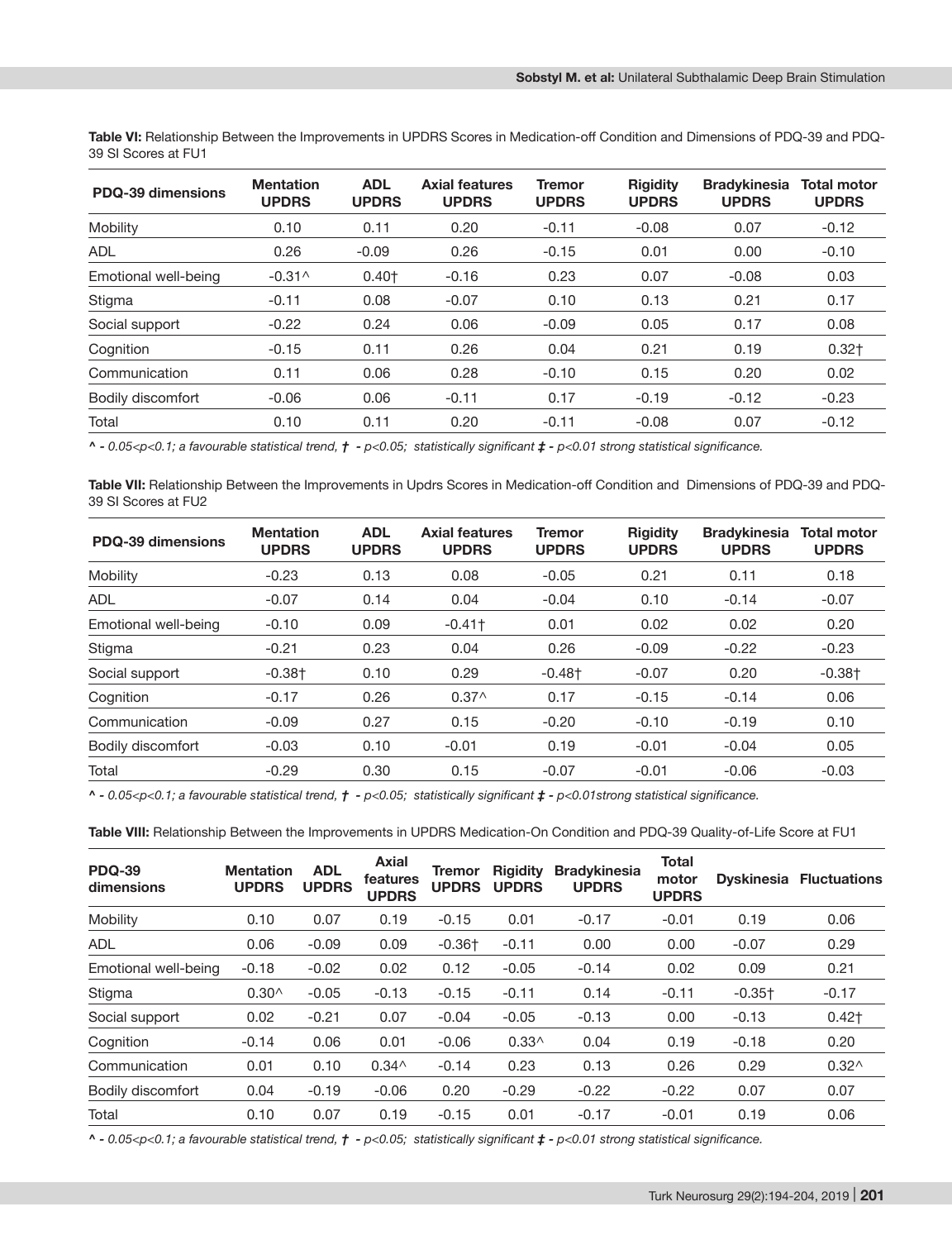| <b>PDQ-39</b><br>dimensions | <b>Mentation</b><br><b>UPDRS</b> | <b>ADL</b><br><b>UPDRS</b> | Axial<br>features<br><b>UPDRS</b> | Tremor<br><b>UPDRS</b> | <b>Rigidity</b><br><b>UPDRS</b> | <b>Bradykinesia</b><br><b>UPDRS</b> | <b>Total</b><br>motor<br><b>UPDRS</b> |          | <b>Dyskinesia Fluctuations</b> |
|-----------------------------|----------------------------------|----------------------------|-----------------------------------|------------------------|---------------------------------|-------------------------------------|---------------------------------------|----------|--------------------------------|
| Mobility                    | 0.15                             | 0.03                       | 0.10                              | 0.24                   | 0.12                            | $-0.30$                             | $-0.06$                               | 0.11     | 0.26                           |
| <b>ADL</b>                  | 0.11                             | 0.08                       | 0.12                              | 0.12                   | 0.13                            | $-0.27$                             | $-0.02$                               | $-0.27$  | 0.08                           |
| Emotional well-being        | 0.14                             | $-0.14$                    | $-0.11$                           | 0.19                   | $-0.45$ <sup>+</sup>            | $-0.16$                             | $-0.33^$                              | $-0.14$  | $0.43+$                        |
| Stigma                      | 0.16                             | $0.34^$                    | 0.24                              | 0.11                   | 0.21                            | $-0.01$                             | 0.25                                  | $-0.39+$ | 0.06                           |
| Social support              | $-0.38$ <sup>+</sup>             | $-0.19$                    | 0.14                              | $-0.35^$               | 0.07                            | $-0.08$                             | $-0.02$                               | $-0.08$  | 0.06                           |
| Cognition                   | $-0.21$                          | $0.47+$                    | $0.37^$                           | 0.01                   | 0.29                            | $-0.17$                             | 0.25                                  | $-0.15$  | $0.36^$                        |
| Communication               | $-0.27$                          | 0.21                       | 0.09                              | 0.13                   | 0.04                            | 0.22                                | 0.27                                  | 0.17     | 0.23                           |
| Bodily discomfort           | 0.18                             | 0.13                       | 0.21                              | 0.19                   | 0.12                            | $-0.18$                             | 0.08                                  | $-0.02$  | $0.35^{\wedge}$                |
| Total                       | $-0.05$                          | 0.19                       | 0.27                              | 0.13                   | 0.14                            | $-0.20$                             | 0.11                                  | $-0.13$  | $0.41$ <sup>+</sup>            |

**Table IX:** Relationship Between the Improvements in UPDRS Medication-on Condition and PDQ-39 Quality-of-Life Scores at FU2

*^ - 0.05<p<0.1; a favourable statistical trend, † - p<0.05; statistically significant ‡ - p<0.01 strong statistical significance***.**

The magnitude of the improvement of UPDRS scores after the unilateral versus bilateral procedures in relation to HrQoL may have a relevant impact on finding positive correlations reflected in PDQ-39. This may partially explain the findings in our study. Surprisingly, we have not found strong positive correlations between ADL UPDRS scores and several psychosocial domains of PDQ-39, including emotional well-being, social support, cognition and bodily discomfort, as well as PDQ-39 SI scores. In contrast to other investigators, we have not found positive correlations between the improvements in the total motor UPDRS scores or separate UPDRS motorsubscores on individual PDQ-39 dimensions or even PDQ-39 SI score (3,15,18). Furthermore, we have found only weak or moderate positive correlations between the study variables, but none of these correlations was on a strong level. This may be partially explained by the fact that finding strong correlations may require studying larger patient groups. Another factor, as stated above, is related to a smaller magnitude of the improvement after a unilateral DBS procedure versus bilateral DBS procedures.

Generally, the unilateral DBS procedures have a smaller impact on HrQoL obscuring finding strong correlations between the study variables such as UPDRS scores and PDQ-39 dimensions. In line with this view, the studies reporting the outcomes of bilateral STN DBS have found strong positive correlations between the study variables such as the UPDRS motor scores and the PDQ-39 dimensions (4,6,12,16). For instance, in a study conducted by Lyons and Pahwa who reported the outcomes of 43 PD patients at a long-term follow-up (more than 24 months), the strongest correlation between the improvements in the PDQ-39 SI score and motor UPDRS score was an improvement in bradykinesia, indicating that bradykinesia was the motor symptom that exerted the strongest impact on HrQoL (18). In the recent prospective study presented by Lezcano et al. including 69 patients, the main predictor for the improvement of PDQ-39 SI score 5 years

after the bilateral STN DBS was the improvement of UPDRS motor scores, mainly rigidity, bradykinesia and axial scores, except tremor (15). These findings suggest that hypokinetic features may have a stronger impact on HrQoL than tremor at a long-term follow-up after the bilateral STN DBS (15,18).

The possible reasons for not finding positive correlations at a strong level in our study were multifactorial and included a small study group, unilateral versus bilateral STN DBS procedures, lower UPDRS baseline scores and lower PDQ-39 dimensions and PDQ-39 SI baseline scores. These factors may also explain why some separate motor UPDRS changes have non-significant correlations with PDQ-39 dimensions of HrQoL improvements in our study or these correlations remained at weak or moderate levels. Another limitation is the lack of a control group to compare the individuals who had unilateral STN DBS with a non-surgery group. To our knowledge, only one study presented by Just and Ostergaard compares a surgery group with a similar group of patients who did not undergo surgery and were recruited from a waiting list for bilateral STN DBS (21). Another approach to investigate the effects of the surgery on HrQoL in PD patients would be the comparison of unilateral (staged, if required) and bilateral STN DBS procedures. In our opinion, this issue is of interest because it would enable studying the effects on HrQoL of not only the unilateral STN DBS, but it will look at the point if the second side STN DBS would improve the patient's functioning.

Another limitation in our study is the lack of assessing apathy and depressive symptoms, which can profoundly affect the patient's subjective HrQoL status after the surgery. Furthermore, the patients implanted with STN DBS, followed for longer periods exceeding 5 or even 10 years, may face, as stated above, several limitations of HrQoL resulting from STN stimulation-induced neuropsychiatric symptoms and long levodopa intake and from the appearance of stimulation-resistant PD features. These observations resulted in the development of a new deep brain stimulation impairment scale (DBS-IS). This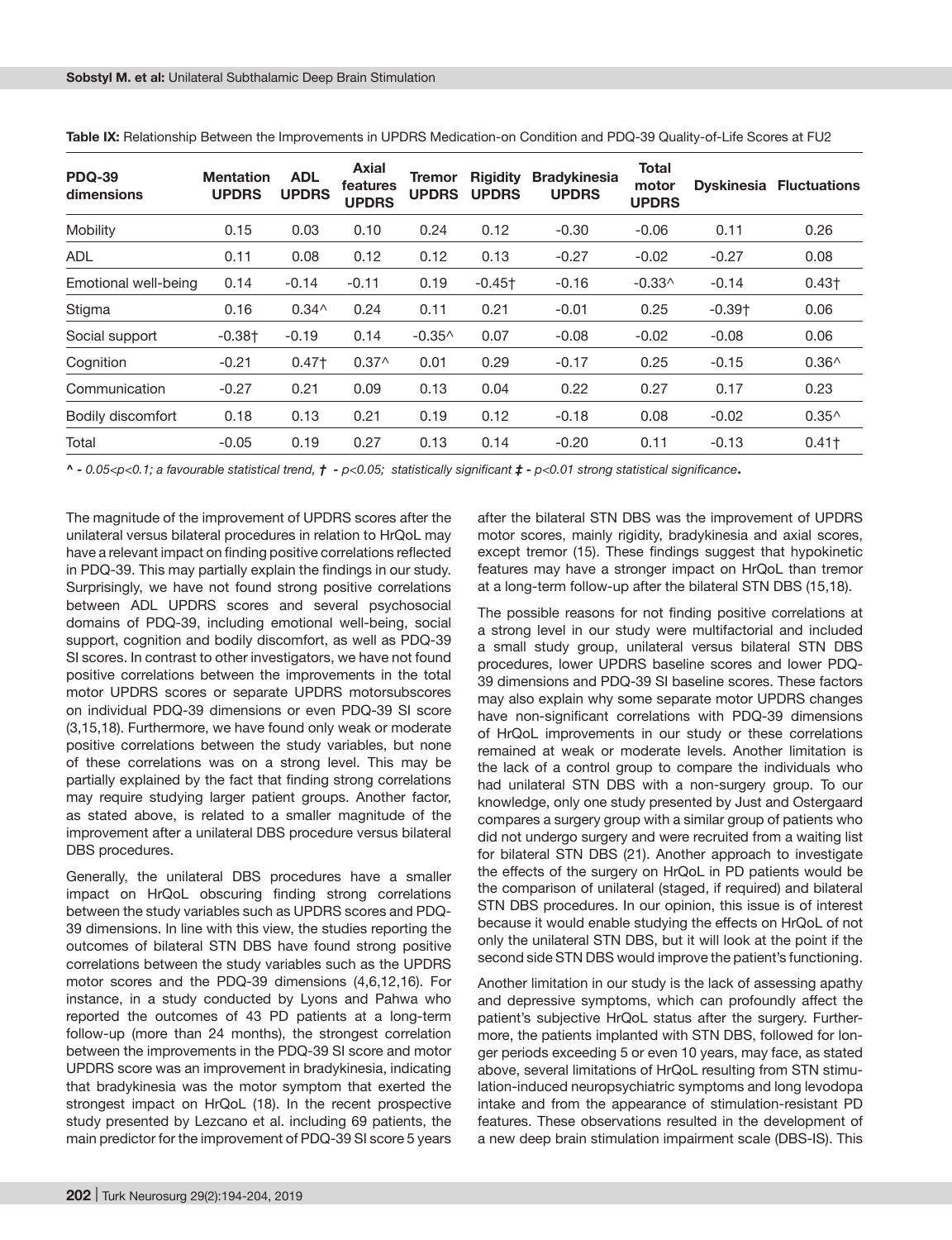new scale plays a special attention to the problems seen in the DBS patient population such as postural instability, gait and speaking problems, cognitive impairment, impulsivity and DBS hardware-related complications. This DBS-IS is not designed to replace the PDQ-39. It is complementary to PDQ-39 and can assist in DBS candidate selection. Further studies, preferentially with larger study populations, followed up for longer periods after the unilateral STN DBS are warranted to determine the impact of the unilateral DBS on the patients' subjective HrQoL. Another field of investigation would be the assessment of the unilateral DBS versus the bilateral DBS in the STN or GPi as well as the study of HrQoL in the staged STN or GPi DBS procedures.

## █ **CONCLUSIONS**

- 1. Our findings indicate that unilateral STN DBS significantly improved HrQoL dimensions of mobility, ADL, emotional well-being, stigma and bodily discomfort as well as PDQ-39 SI scores at FU1 and FU2.
- 2. Psychosocial aspects such as social support, cognition and communication in contrast to physical aspects of HrQoL remain deteriorated at FU2.
- 3. Unilateral STN DBS has significantly reduced motor symptoms of PD at FU1 and FU2 in medication-off condition as well as levodopa-induced complications in medication-on condition.
- 4. We have not found positive correlations between the improvements seen in motor scores of UPDRS and separate PDQ-39 dimensions and PDQ-39 SI score. Most correlations seen in our study were on weak or moderate level as opposed to the studies reporting the effects of bilateral STN DBS.

#### █ **REFERENCES**

- 1. Alberts JL, Hass CJ, Vitek JL, Okun MS: Are two leads always better than one: An emerging case for unilateral subthalamic deep brain stimulation in Parkinson's disease. Exp Neurol 214(1):1-5, 2008
- 2. Amara AW, Standaert DG, Guthrie S, Cutter G, Watts RL, Walker HC: Unilateral subthalamic nucleus deep brain stimulation improves sleep quality in Parkinson's disease. Parkinsonism Relat Disord 18(1):63-68, 2012
- 3. Aviles-Olmos I, Kefalopoulou Z, Tripoliti E, Candelario J, Akram H, Martinez-Torres I, Jahanshahi M, Foltynie T, Hariz M, Zrinzo L, Limousin P: Long-term outcome of subthalamic nucleus deep brain stimulation for Parkinson's disease using an MRI-guided and MRI-verified approach. J Neurol Neurosurg Psychiatry 85(12):1419-1425, 2014
- 4. Daniels C, Krack P, Volkmann J, Raethjen J, Pinsker MO, Kloss M, Tronnier V, Schnitzler A, Wojtecki L, Bötzel K, Danek A, Hilker R, Sturm V, Kupsch A, Karner E, Deuschl G, Witt K: Is improvement in the quality of life after subthalamic nucleus stimulation in Parkinson's disease predictable? Mov Disord 26(14):2516-2521, 2011
- 5. Defer GL, Widner H, Marié RM, Rémy P, Levivier M: Core assessment program for surgical interventional therapies in Parkinson's disease (CAPSIT-PD). Mov Disord 14(4):572-584, 1999
- 6. Drapier S, Raoul S, Drapier D, Leray E, Lallement F, Rivier I: Only physical aspects of quality of life are significantly improved by bilateral subthalamic stimulation in Parkinson's disease. J Neurol 252(5):583-588, 2005
- 7. Erola T, Karinen P, Heikkinen E, Tuominen J, Haapaniemi T, Koivukangas J, Myllylä V: Bilateral subthalamic nucleus stimulation improves health-related quality of life in Parkinsonian patients. Parkinsonism Relat Disord 11(2):89-94, 2005
- 8. Germano IM, Gracies JM, Weisz DJ, Tse W, Koller WC, Olanow CW: Unilateral stimulation of the subthalamic nucleus in Parkinson disease: A double-blind 12-month evaluation study. J Neurosurg 101(1):36-42, 2004
- 9. Hamani C, Richter E, Schwalb JM, Lozano AM: Bilateral subthalamic nucleus stimulation for parkinson's disease: A systematic review of the clinical literature. Neurosurgery 56(6):1313-1324, 2005
- 10. Hughes AJ, Daniel SE, Kilford L, Lees AJ: Accuracy of clinical diagnosis of idiopathic Parkinson's disease. A clinico-pathological study of 100 cases. J Neurol Neurosurg Psychiatry 55(3):181-184 1992
- 11. Jenkinson C, Fitzpatrick R, Peto V, Greenhall R, Hyman N: The Parkinson's Disease Questionnaire (PDQ-39): Development and validation of a Parkinson's disease summary index score. Age Ageing 26(5):353-357, 1997
- 12. Just H, Ostergaard K: Health-related quality of life in patients with advanced Parkinson's disease treated by deep brain stimulation of the subthalamic nuclei. Mov Disord 17(3):539- 545, 2002
- 13. Kim HJ, Paek SH, Kim JY, Lee JY, Lim YH, Kim DG, Jeon BS: Two-year follow-up on the effect of unilateral subthalamic deep brain stimulation in highly asymmetric Parkinson's disease. Mov Disord 24(3):329-335, 2009
- 14. Kumar R, Lozano AM, Sime E, Halket E, Lang AE: Comparative effects of unilateral and bilateral subthalamic nucleus deep brain stimulation. Neurology 53 (3):561-566, 1999
- 15. Lezcano E, Gómez-Esteban JC, Tijero B, Bilbao G, Lambarri I, Rodriguez O, Villoria R, Dolado A, Berganzo K, Molano A, de Gopegui ER, Pomposo I, Gabilondo I, Zarranz JJ: Long-term impact on quality of life of subthalamic nucleus stimulation in Parkinson's disease. J Neurol 263(5):895-905, 2016
- 16. Lezcano E, Gómez-Esteban JC, Zarranz JJ, Lambarri I, Madoz P, Bilbao G, Pomposo I, Garibi J: Improvement in quality of life in patients with advanced Parkinson's disease following bilateral deep-brain stimulation in subthalamic nucleus. Eur J Neurol 11(7):451-454, 2004
- 17. Linazasoro G, Van Blercom N, Lasa A: Unilateral subthalamic deep brain stimulation in advanced Parkinson's disease. Mov Disord 18(6):713-716, 2003
- 18. Lyons KE, Pahwa R: Long-term benefits in quality of life provided by bilateral subthalamic stimulation in patients with Parkinson disease. J Neurosurg 103(2):252-255, 2005